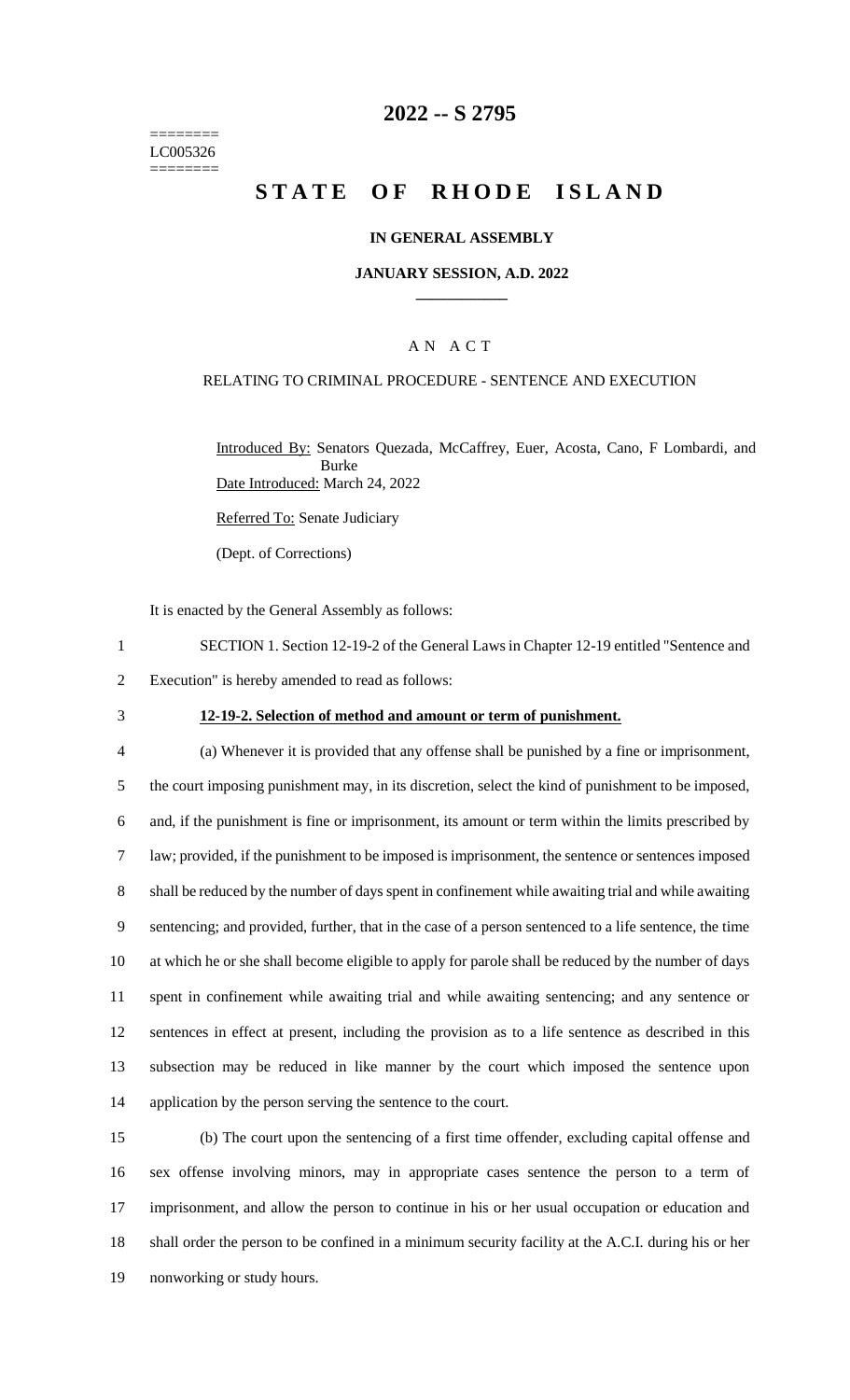restrictions upon the release of persons sentenced under this section that he or she deems necessary. (d) The director of corrections may at any time, subject to the approval of the director, recall a prisoner from release status if he or she believes or has reason to believe the peace, safety, welfare, or security of the community may be endangered by the prisoner being under release status. Any prisoner recalled under this subsection shall be presented to the next regularly scheduled meeting of the classification board for its further consideration.

(c) The director of corrections or his or her designee may impose any conditions and

 (e) A prisoner authorized to work at paid employment in the community under this section may be required to pay, and the director is authorized to collect, costs incident to the prisoner's confinement as the director deems appropriate and reasonable. These collections shall be deposited with the treasurer as a part of the general revenue of the state.

 (f) When a sentenced inmate's parole release date or completion of sentence falls on a weekend or on a holiday, the department of corrections may release the inmate on the prior business day.

 (g) When a sentenced inmate is scheduled to be released from the custody of the department 16 of corrections to a community partner for residential treatment and/or to a facility to maintain stable 17 living conditions, and the inmate's release date or completion of sentence is incompatible with the 18 capacity, staffing or scheduling capabilities of the community partner facility, the department of 19 corrections may release the inmate up to three (3) business days earlier than the scheduled release 20 date, provided the inmate transitions directly from the department of corrections to the community 21 partner facility.

SECTION 2. This act shall take effect upon passage.

======== LC005326 ========